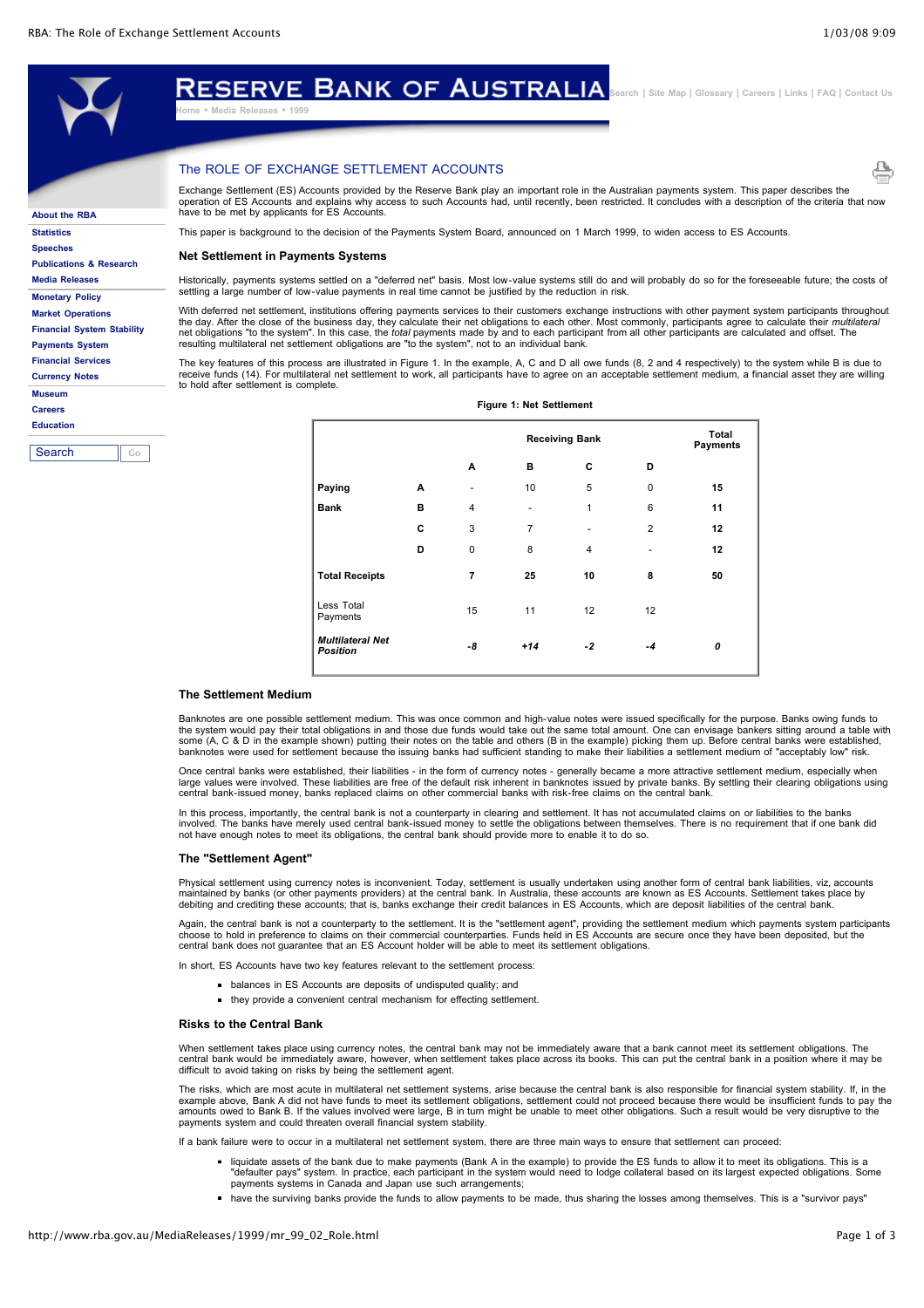system. Such arrangements are most robust if acceptable collateral lodged by the survivors is immediately available to the settlement agent. This is the basis of the CHIPS system in New York, the world's largest payment system in value terms; or

the central bank provides the funds to allow settlement to occur and then seeks to recover them from the failed bank.

If the first two protections do not exist, the threat of systemic disruption may force the central bank to fund the settlement obligations of the failed bank. In doing<br>so, it would put its balance sheet (and taxpayers' fun consider:

- the design of the payments clearing system for which it is providing settlement, in particular its risk control features;
- the risk that an institution to which it provides settlement facilities will be unable to meet its obligations. This is primarily a function of the institution's<br>financial strength and liquidity and the relative size of it
- whether enforceable arrangements under which survivors pay or the defaulter pays are in place; and
- whether the amounts to be settled are of such size that settlement failure would be likely to disrupt the financial system as a whole.

The systemic risks inherent in deferred net settlement systems are the principal reason why Australia has introduced real-time gross settlement (RTGS) for large-value payments

## **Tiered Settlement Systems**

Not all payments are, or need to be, settled across the books of the central bank. Retail payments, in particular, do not generate large exposures.

Settlement across the books of the central bank is crucial when institutions generate large exposures to one another in the clearing process that need to be<br>extinguished quickly in the interests of financial stability. Thu sometimes it is for operational convenience. For instance, in the United Kingdom only 16 banks are direct members of the RTGS system, CHAPS, while the<br>other 400 banks settle indirectly through accounts at the CHAPS member with accounts at the Federal Reserve, while the remaining 75 members settle their obligations on the books of the settlement members.

While central bank money is the settlement medium with least risk, other slightly more risky assets may also be acceptable to participants and to authorities responsible for payments system stability.

This is often the case for low-value retail payment systems. For many years building societies and credit unions in Australia settled their obligations on the<br>books of large commercial banks; many still do. Such arrangemen settlement at the central bank as a means of keeping systemic risks at acceptable levels.

### **Eligibility for ES Accounts**

All banks in Australia, whether domestically owned or subsidiaries or branches of foreign banks, have ES Accounts. Prior to July 1998, this was a requirement of the *Banking Act 1959*, but this requirement has been removed. In the past, the Reserve Bank's supervision of banks gave it a degree of confidence that<br>banks would be able to meet their settlement obligations and mainta

For many years, banks were the only providers of payments services. However, as building societies and credit unions developed as alternative providers, their industry organisations argued that their members were competitively handicapped by having to depend on banks, with which they were directly competing, for<br>some critical payment services. While building societies and credit their obligations. This added operational complexity, gave competitors insight into their business and increased their costs.

In response, Special Service Providers (SSPs) were established to provide settlement services for building societies and credit unions, respectively, giving these industries greater ability to compete with banks. Two SSPs supervised by the Australian Financial Institutions Commission were granted ES Accounts in 1994.<br>Because they were new organisations with relatively untested capac to protect against the risk that they might be unable to meet their obligations, "defaulters pay" arrangements were established under which they lodged collateral geared to their settlement obligations.

Since the mid 1990s, there has been a second wave of competition in the payments business. A wide range of non-traditional payments providers, some of<br>which are not deposit-takers or supervised financial institutions, are

Although an ES Account is not a prerequisite for participation in the payments business, holding one can reduce participants' risks by allowing them to use a risk-free settlement medium. It can also affect their competitive position and lower their costs by reducing dependence on agency arrangements provided by an<br>institution that is otherwise a competitor in the payments busin

# **A New Regime**

In its January 1997 submission to the Financial System Inquiry, the Reserve Bank noted that the introduction of Australia's RTGS system for high-value payments provided scope to widen access to ES Accounts. The RTGS system, which went "live" in June 1998, replaced a deferred net settlement system, with<br>its attendant settlement risks, with one under which high-value payme prefunded RTGS basis, the Reserve Bank is no longer at risk of credit exposure to holders. There is also less risk of disruption spreading throughout the system if one participant were to fail.

The Inquiry recommended that access to ES Accounts be liberalised, and in September 1997 the Government agreed that access should be widened on the basis of clear and open guidelines determined by the Payments System Board to be established at the Reserve Bank.

In March 1999, the Payments System Board announced the terms on which the Reserve Bank will make ES Accounts available. Applicants for ES Accounts must be:

- an actual or prospective provider of third-party (customer) payment services with a need to settle clearing obligations with other providers. In general, applicants must be current or prospective members of a payments clearing arrangement or operate a clearing house which acts as a general, applicants must be current or prospective members of a payments clearing ar central counterparty; and
- able to demonstrate that they have the liquidity to meet settlement obligations. In particular, applicants will need to demonstrate that they have<br>adequate available liquidity to settle obligations under normal circumstanc Liquidity management is critical, since settlement is about meeting flows.

Institutions authorised and supervised by the Australian Prudential Regulation Authority (APRA) are already required to meet rigorous capital and liquidity requirements on an ongoing basis. Provided such institutions can satisfy the Reserve Bank that they have the capacity to meet their settlement obligations, they<br>are eligible for ES Accounts without special conditions. Howe

Organisations not supervised by APRA will need to demonstrate that they have sufficient financial substance and that they have liquidity policies geared to their business. Where these organisations operate in deferred net settlement systems (but not RTGS), they will, with one exception, be required to lodge collateral on an ongoing basis. The exception is that there are no collateral requirements for organisations that are always net receivers in payments clearing arrangements.

Where collateral requirements apply, they will be set in relation to an institution's maximum expected net settlement obligations. Collateral comprises Commonwealth Government Securities and Australian dollar securities issued by the central borrowing authorities of State and Territory governments. These are<br>the instruments which the Reserve Bank is prepared to accept as

ES Accounts must be maintained in credit at all times. The Reserve Bank may revoke an ES Account if a holder is unable, or likely to become unable, to meet this requirement or is unable to meet collateral or any other conditions imposed on the operation of the account. Most importantly, the Reserve Bank does not guarantee that an ES Account holder will be able to meet its settlement obligations.

The overall effect of these new arrangements is that APRA-supervised institutions will be eligible for ES Accounts without special ongoing conditions, although collateral requirements may apply on a transitional basis in certain cases. Institutions not supervised by APRA which are net payers at settlement will have to<br>meet collateral requirements on an ongoing basis. That is, the costs associated with operating an ES Account and it is up to potential applicants to weigh these up against the packages offered to them by banks.